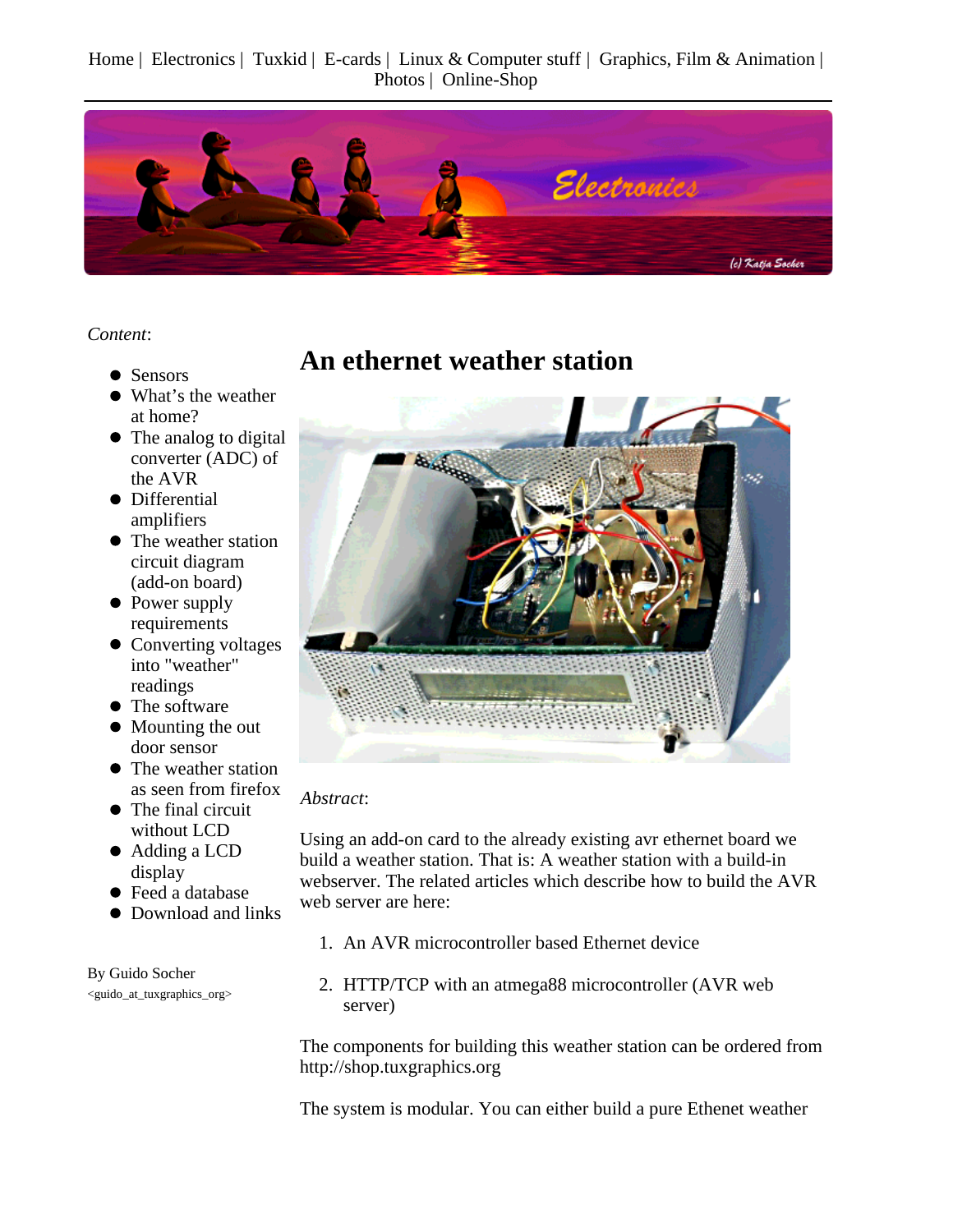station or an Ethenet weather station with an additional local LCD display.

**\_\_\_\_\_\_\_\_\_\_\_\_\_\_\_\_\_ \_\_\_\_\_\_\_\_\_\_\_\_\_\_\_\_\_ \_\_\_\_\_\_\_\_\_\_\_\_\_\_\_\_\_**

#### **Sensors**

My original plan was to have sensors for temperature, air pressure and wind. I started a prototype and it worked very well except for the wind measurement part. I have written a separate article about it: wind-vane-ver01.shtml. I plan to improve the wind measurement hardware and add it at a later point in time.

For now the weather station has 2 temperature sensors and an air pressure sensor. It works reliable and precise even after several month of testing.

For the sensors we will use:

- For temperature measurements: LM335. This sensor is cheap and has a linear curve over a wide temperature range. This will give us very accurate temperature readings over a wide range. The accuracy will be almost constant over the whole range.
- A Motorola/Freescale MPX4115A absolute air pressure sensor. This sensor is already calibrated at production time. The MPX4115A is not made for out-door use but that is not a problem. The circuit can be in a save and dry location inside the house as the air pressure is exactly the same inside and outside the house.

## **What's the weather at home?**

You can connect it straight to the Internet by enabling port forwarding in your DSL router. There is however a security issue with such a straight forward solution. How to manage security and make it really secure is described in the Using the AVR microcontroller based web server article (available via the tuxgraphics electronics section http://tuxgraphics.org/electronics/).



The Ethenet Weather Station as seen from a Mobile Phone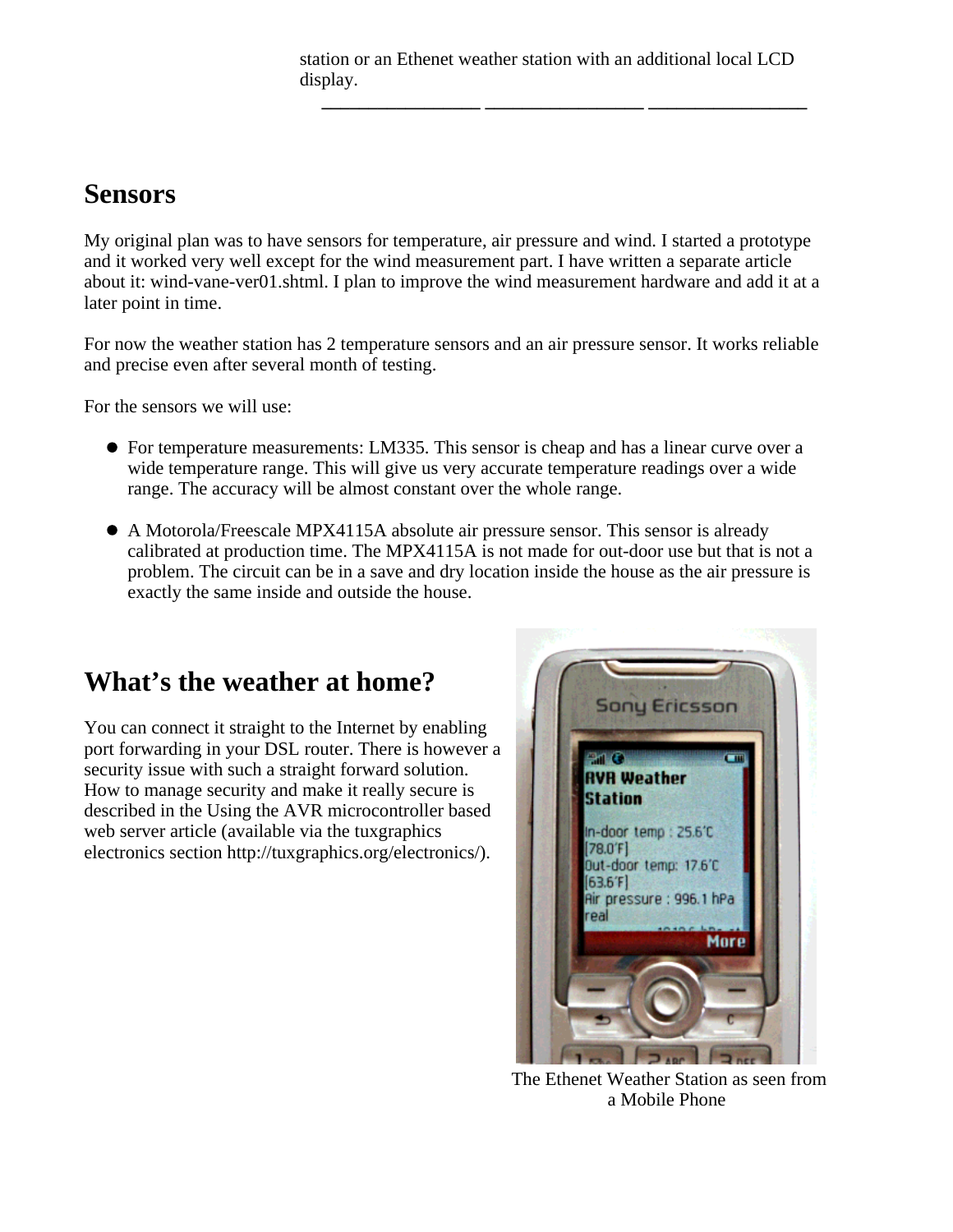## **The analog to digital converter (ADC) of the AVR**

The atmega88/168 has one build in ADC and a multiplexer which allows us to select the pin on the chip where the voltage should be measured. In other words even though there is just one ADC it appears as if it had several ADCs. The one ADC can measure the voltage on several pins quickly after each other. It has also an internal reference of 1.1V. The 1.1V correspond to an ADC reading of 1023 and 0V to an ADC reading of 0. The measured voltage is therefore:

```
 ADCreading
U=- ---------- * 1.1V
       1024
```
If we now look at the specification of our sensors we will see that the range we want to measure does not correspond to 0-1.1V. We could just add a voltage divider (two resistors) to reduce the max. voltage to 1.1V but then we will loose accuracy as this will map the interesting range to just a few ADC values and we will never use the full range from 0-1023.

The solution is a differential amplifier. With such an amplifier we can map e.g a range from 3.6V to 4.15V into 0-1.1V:



Mapping of a voltage range into the ADC input range from 0-1.1V

#### **Differential amplifiers**

An easy way to build such a differential amplifier is to use two transistors.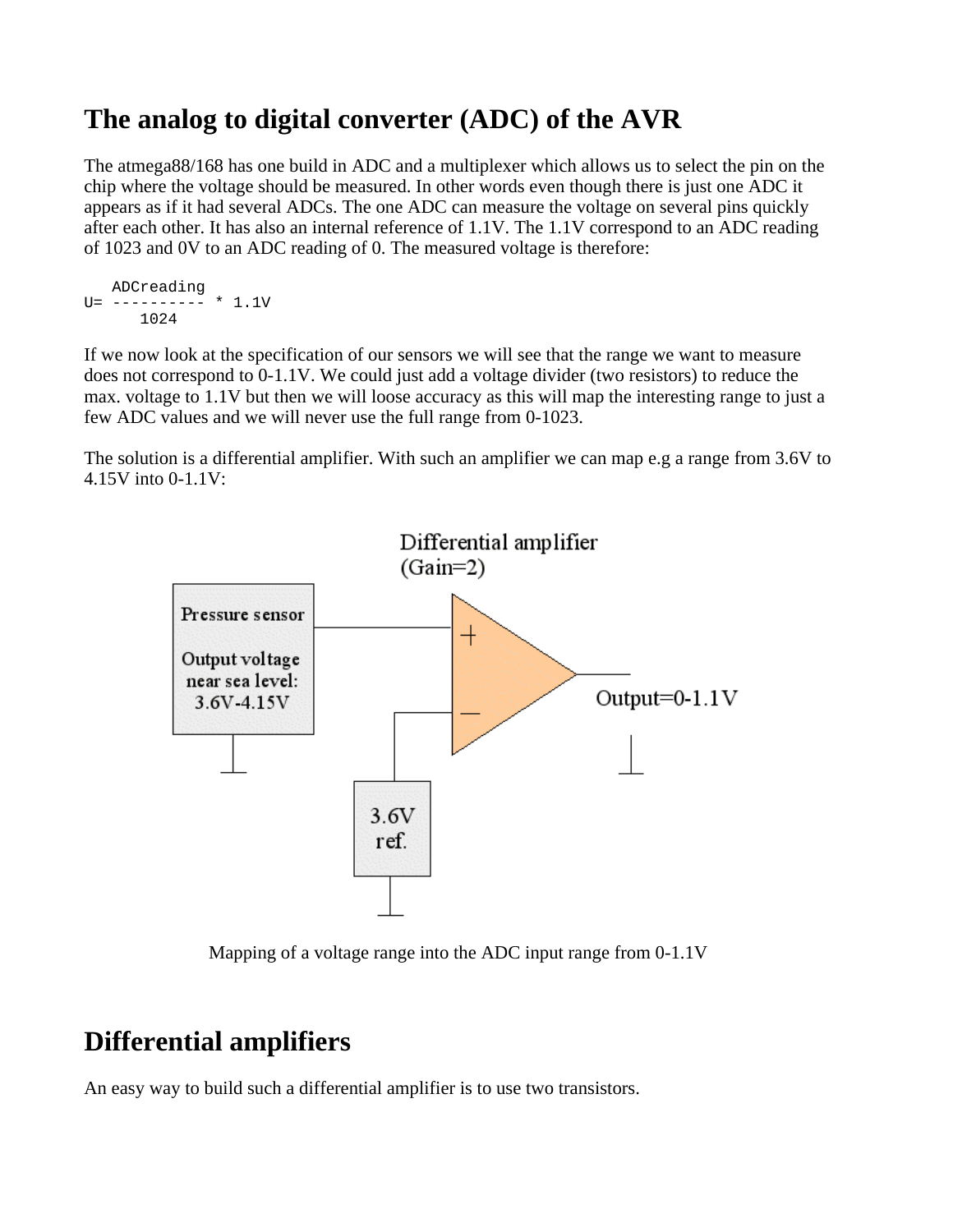

The problem is that this circuit has a temperature dependent amplification factor. This is even the case if we use additional resistors for degenerative feedback because the amplification factor of this circuit is too low. We would need to add more transistors.

The most common solution to the problem is an operational amplifier. Here the amplification factor can be made dependent only on external resistors and therefore temperature independent.



A differential amplifier with adjustable gain based on an operational amplifier.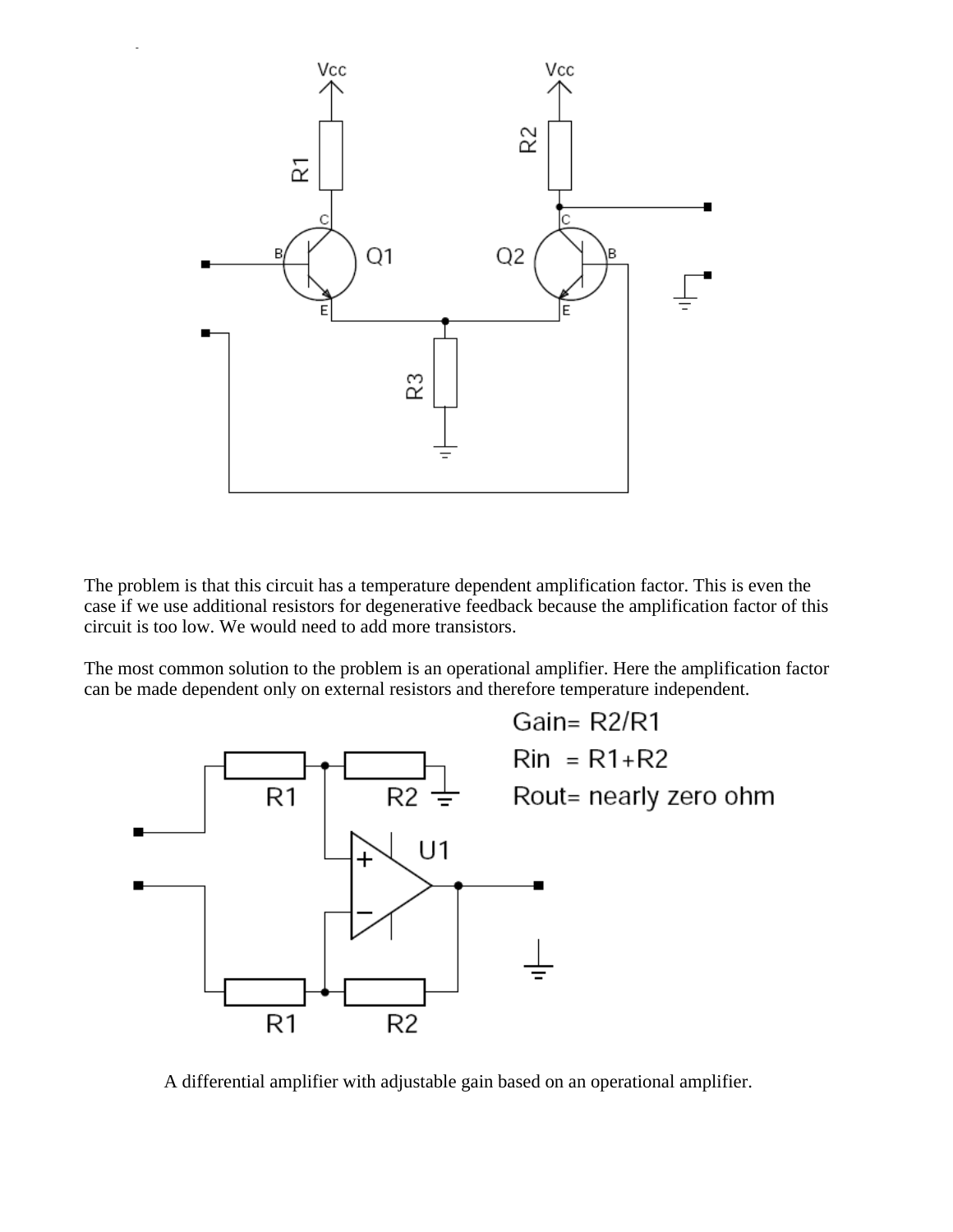Most operational amplifiers need +12 and -12 supply voltage and that is not really usable here. We would like to have a single exact +5V power source as the air pressure sensor needs exactly 5V. Fortunately there are some special operational amplifiers which can work from a single power supply and still work with voltages as low as 5V. The TLC272 is such an amplifier and that is what we will use here.

## **The weather station circuit diagram (add-on board)**

The circuit diagram below shows the circuit diagram of just the add-on sensor board. It connects via CONN2 to a any tuxgraphics avr ethernet board.



Click on the picture to get a high resolution PDF drawing.

The TLC272 is a dual op-amp. For 3 sensors we need therefore two TLC272 and we could actually connect 4 sensors. CONN3 is therefore available for you to put any other additional sensor. You can e.g connect a Honeywell HIH-4000 humidity sensor. This humidity sensor can however also be connected directly via a voltage divider to the adc. It's just an idea. At the moment the humidity sensor is not part of this software/solution.

If you don't want to use the extra connector then insert a wire bridge instead of R14 and R19. All other resistors around that operational amplifier can then be left open.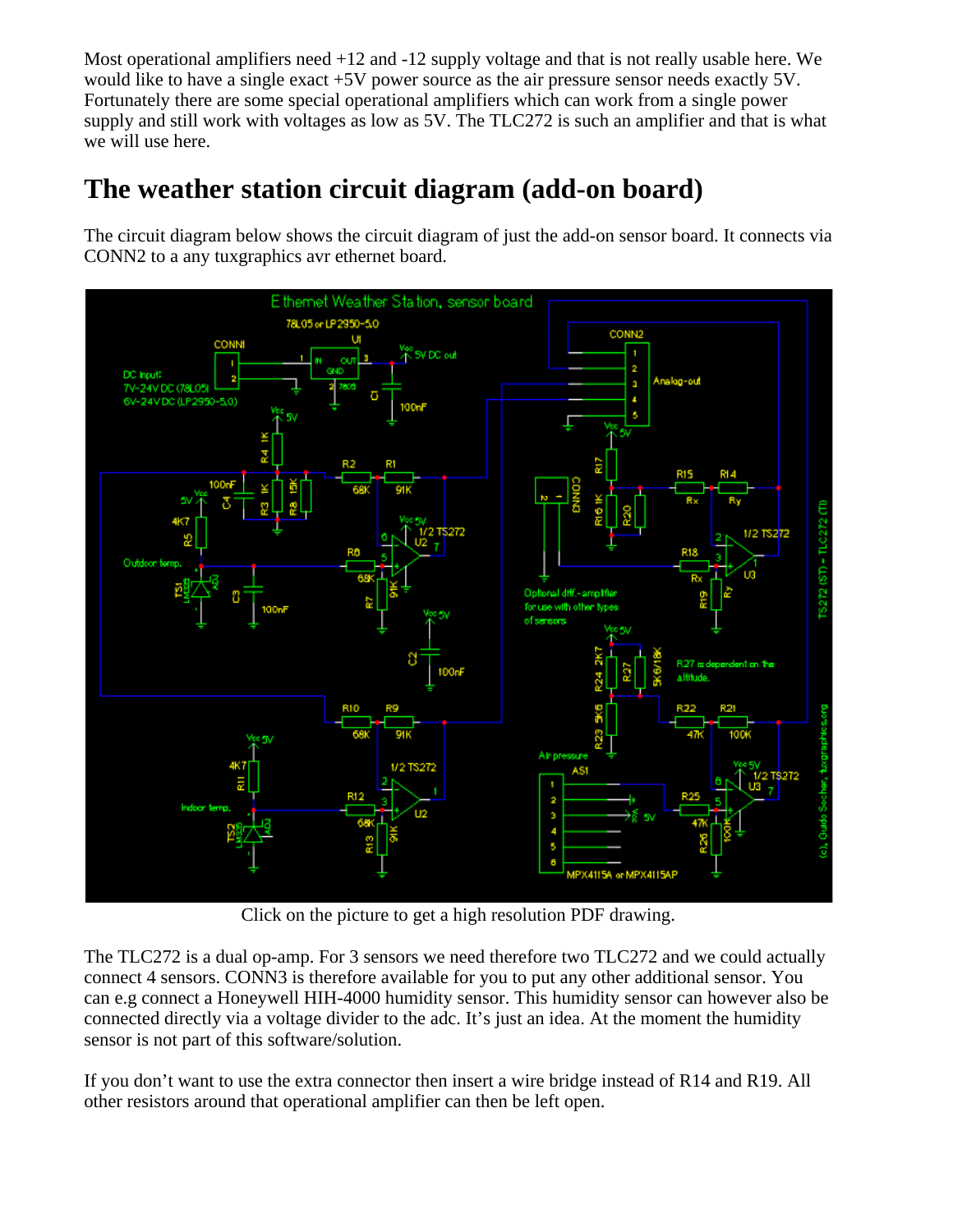R27 is dependent on the altitude where you are. For 0-400m above sea level you should use 5.6K and for 400-1000m 18K above 1000m you should remove R27 and much higher you will have to change R24. This because the air pressure is very dependent on the altitude.

The circuit has an on-board voltage regulator because it is important to have a clean and very stable supply voltage to get exact sensor readings. The 4 analog output lines (CONN2) connect then to the ADC channels ADC0-ADC3 on the avr webserver board.

If you use the same power source for this add-on sensor board and the avr webserver then you should make sure you connect GND only once to avoid ground loops (CONN2 has also a GND pin). Ground loops cause the circuit to be sensitive to magnetic fields (transformers). If you use e.g a 7.5V power supply then you connect the +7.5V to both the avr webserver board and the add-on sensor board but you connect the GND of the power supply only to the avr webserver board and the add-on sensor board gets it's GND connection via the GND pin on connector CONN2.

## **Power supply requirements**

Ethernet works reliably over 100m long cables. It needs therefore a bit of power. The main power consumer is the ethernet chip. The rest of the circuit needs so much less that it can be totally neglected in any power consumption calculations.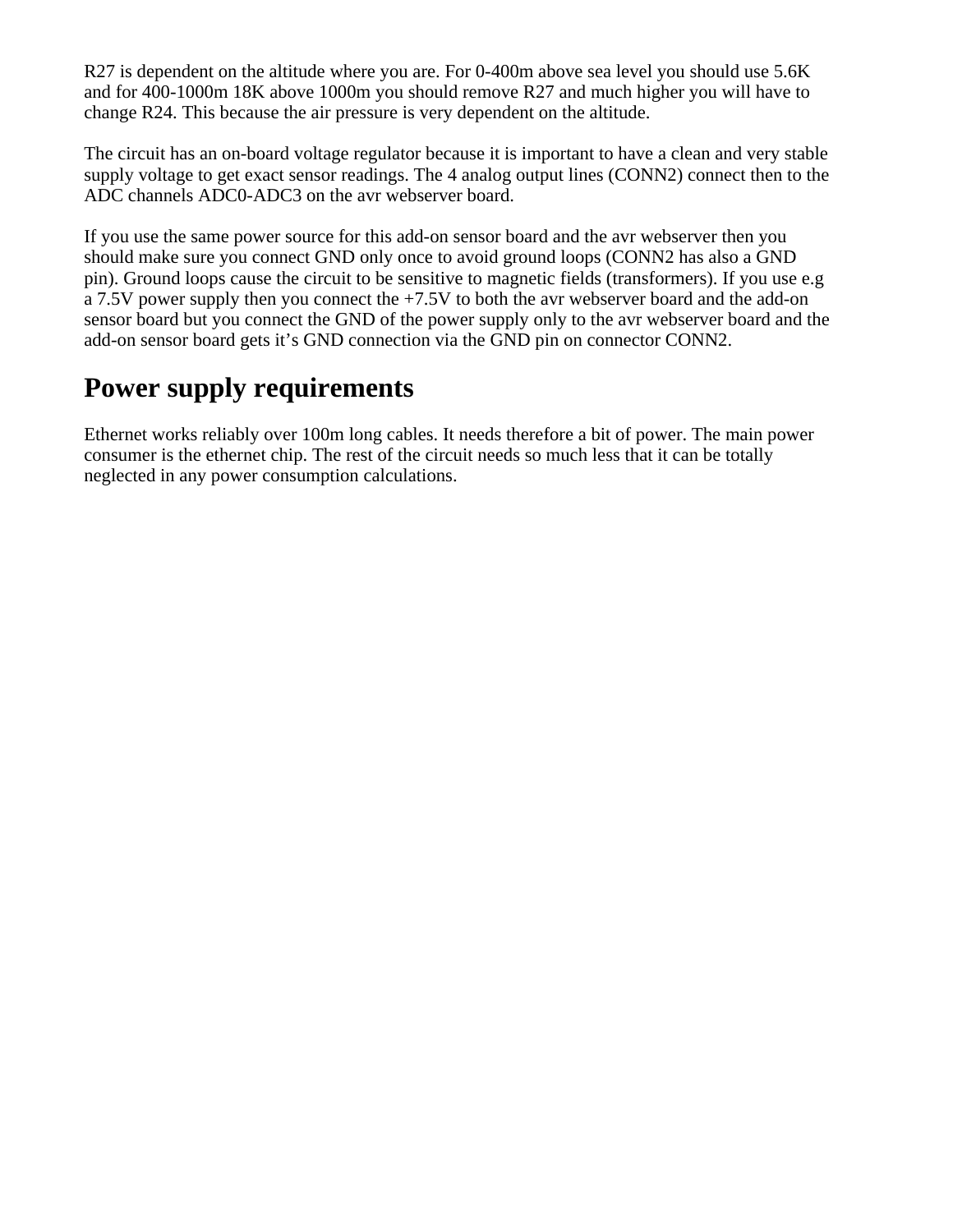

Click on the picture to get a high resolution PDF drawing.

The ethernet chip needs in average 150-180mA at 3.3V. This is however an average. At the moment of packet processing it needs twice as much for a few milliseconds. It is therefore important that the power supply circuit contains a large capacitor which can buffer that peek. The tuxgraphics ethernet board has already a number of capacitors on board to make the peek more round but it still needs a good external power source.

If you use a ready made switched power supply (as I did) then it is often unknown how big the internal capacitors are. It is however very easy to test if the capacitors are big enough: Click several times the reload button in the web browser and observe the temperature readings. If the temperature values are changing all the time then the power breaks down so much that the sensor board is influenced by that. Just add a 1000uF capacitor in this case. Note that the pressure sensor may fluctuate behind the decimal point. That is normal.

The main power design guidelines are therefore:

- Use a big capacitor (1000uF or more) in power circuit
- Avoid ground loops.
- Keep the wires short.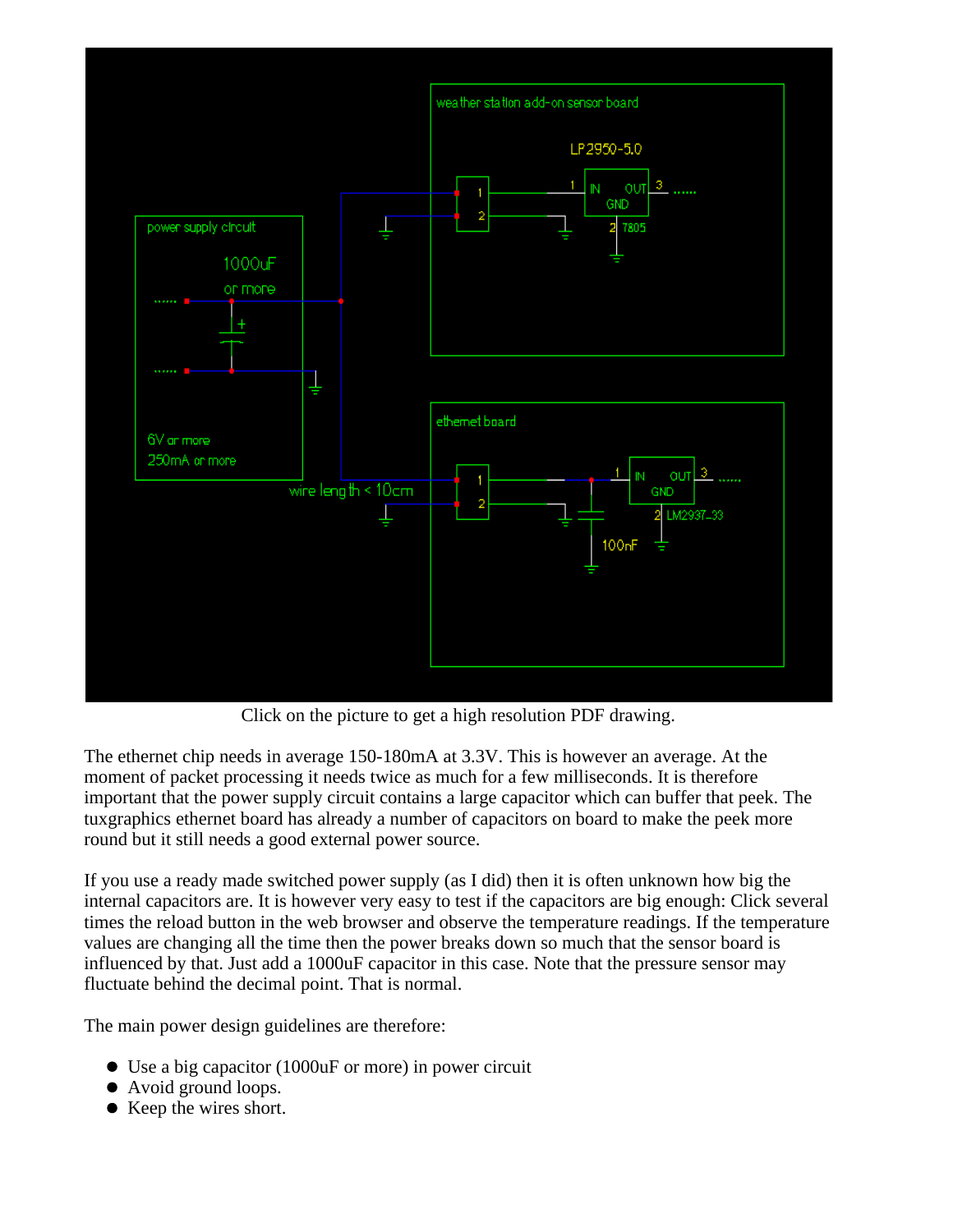## **Converting voltages into "weather" readings**

The temperature and air pressure readings arrive now on the avr webserver as ADC reading. Numbers between 0 and 1023. The main task of the software is now to convert this back into Celsius, Fahrenheit or hPa and display it on a web page.

The LM335 temperature sensor produces 10mV/K (mV/K= Milli\_Volt/Kelvin). This is however only valid if the measurements are taken with very high impedance. The impedance of our differential amplifiers is  $91K + 68K = 159K$ . The datasheet of the LM335 does unfortunately not explain what will happen but the voltage drop at a load of 159K should be very low given that the impedance of the LM335 must be much less than 4.7K (the pull-up to 5V). The amplification factor of the amplifier is 91K/68K=1.338. The ADC produces a reading of 1024/1100 per mV. In other words we get 12 ADC-steps per Kelvin:

```
10mV/K * 91K/68K * 1024/1100mv = 12.4 ADCsteps/K
```
The whole conversion can be fine tuned in the file config.h (see source code download at the end of this article) and the parameters KELVINPERADC0 and KELVINPERADC1 correspond to this ADCsteps/K times 10. If neither the resistors nor the LM335 had any tolerances then both KELVINPERADC0 and KELVINPERADC1 should have 124. The file config.h contains in the temperature section also the parameters OFFSET1 and OFFSET0. This is an offset to 0'C. The offset may change if the supply voltage is not exactly 5V ( the reference for the differential amp. changes then).

If you don't have a very accurate reference to calibrate the temperature readings then I suggest to not change too much in config.h It will be almost correct. What you can do is this: Take some tape and stick both LM335 together. Wait 10min for them to have exactly the same temperature then check what the readings are. Now change KELVINPERADC2 and KELVINPERADC1 such that the two temperature readings are the same for both sensors and meet in the middle (increase the one which is too low and the lower the one which is too high).

The air pressure sensors is just slightly more complicated. First of all you should know that the air pressure changes maybe by 1-5 hPa over the day. A weather dependent high pressure zone might have 1030 hPa and a low pressure zone 1010 hPa. The air pressure is however much more dependent on the hight above sea level. If you change your altitude by just 100m then the pressure will change by 12 hPa. It is therefore a convention that all weather stations report a pressure reading normalized to sea level. The pressure offset to sea level is:

```
Poffset=1013hPa * (1-(1- 0.0065 * h/288)^5.255)
h=height above sea level.
The formula can be derived from the Barometric formula.
```
See http://en.wikipedia.org/wiki/Atmospheric\_pressure and http://en.wikipedia.org/wiki/Barometric formula

The file config.h contain the parameter SEALEVELOFFSET which is exactly this Poffset times 10 rounded to the next integer value. Here is a javascript calculator to calculate the SEALEVELOFFSET parameter for you: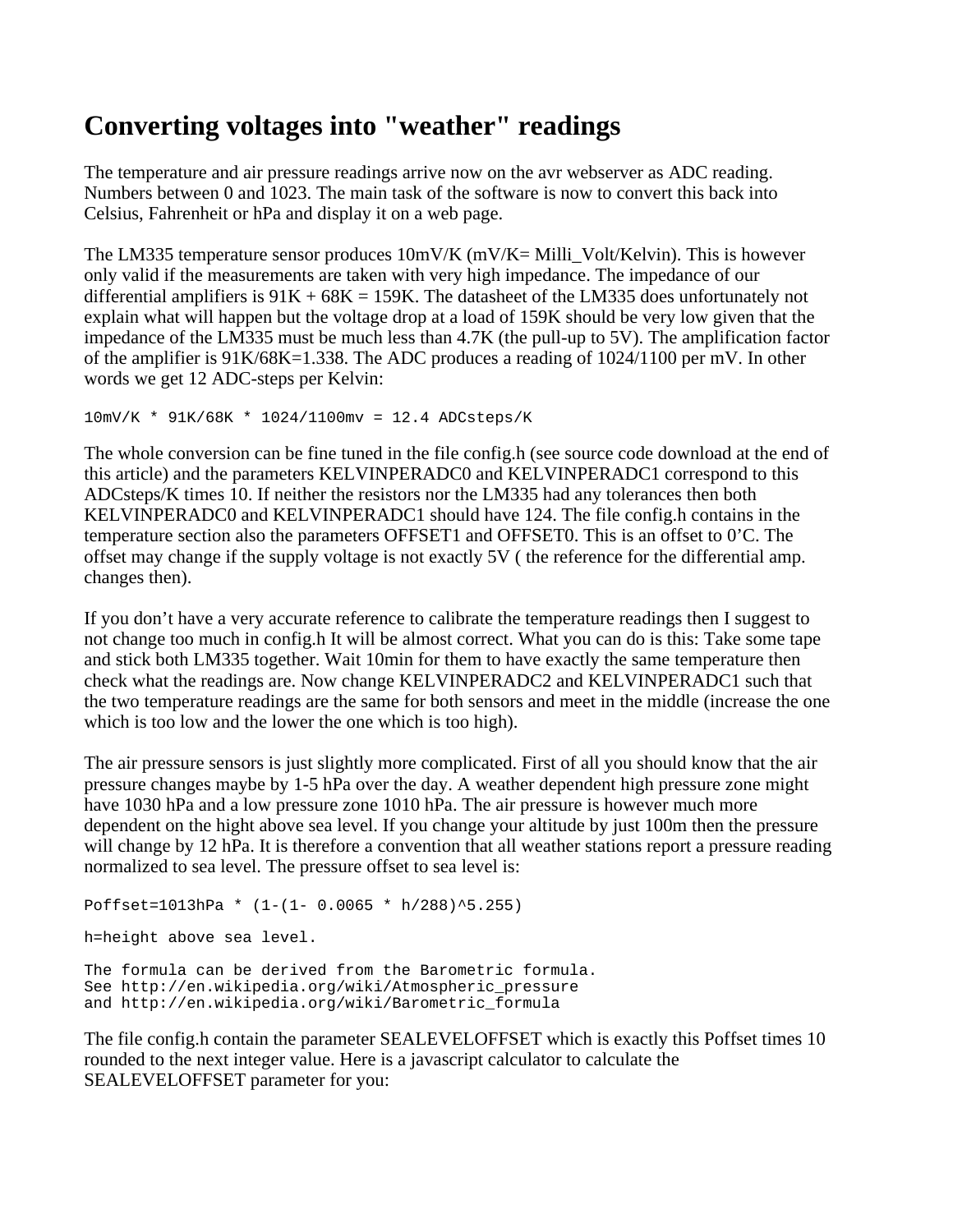Your hight above sea level in meter:  $calec$  = SEALEVELOFFSET reset

Some encyclopedias and local maps will usually show at what hight above sea level your town is. If you live in a high building then you need to take this also into consideration.

The reference voltage for the differential amplifier depends on R27 which is to be selected dependent on your altitude. Since most people on earth live near sea level you will either use 5.6K (0-400m) or 18K (400-1000m) for R27.

The reference voltage (the voltage over R23) is calculated as follows:

Refvoltage=5V \* 5.6K/( 5.6K + 1/(1/R27 + 1/2.7K))

Vout=5V\* ((0.0009\*P/hPa)-0.095)+Error

R27 in KOhm:  $calculus$  = op-amp reference voltage reset

The differential amplifier amplifies the difference between this reference voltage and the voltage from the air pressure sensor. Now we just need a formula that gives us the air pressure for a given output voltage of the air pressure sensor and we are almost done with the calculations:

```
Vout= output voltage in V at the MPX4115A pressure sensor
P=air pressure in hPa
Error=an error term caused by tolerances during the manufacturing
      of the MPX4115A.
Therefore P is:
P=((Vout+Error)/5V+0.095)1111.11 hPa
P=(Vout+Error)*1/V*222.222 hPa +105.555 hPa
If we convert Vout into ADC steps and included also
the error term there then we get:
P=(adc/1024*1.1/Gain +Refvoltage/V)*222.222 hPa +105.555 hPa
The gain of the differential amplifier is 100/47=2.1
We insert this into the equation:
     adc *1.1 * 222.222 hPa
P = ------------------------ + (222.222 *Refvoltage)hPa/V + 105.555hPa
       1024 * 2.1
     adc *10
P = --------- hPa + (222.222 *Refvoltage)hPa/V + 105.555hPa
      87.8
In the config.h file I have included a REFTERM_A parameter which is
this term to the right of the above equation:
```
adc \*10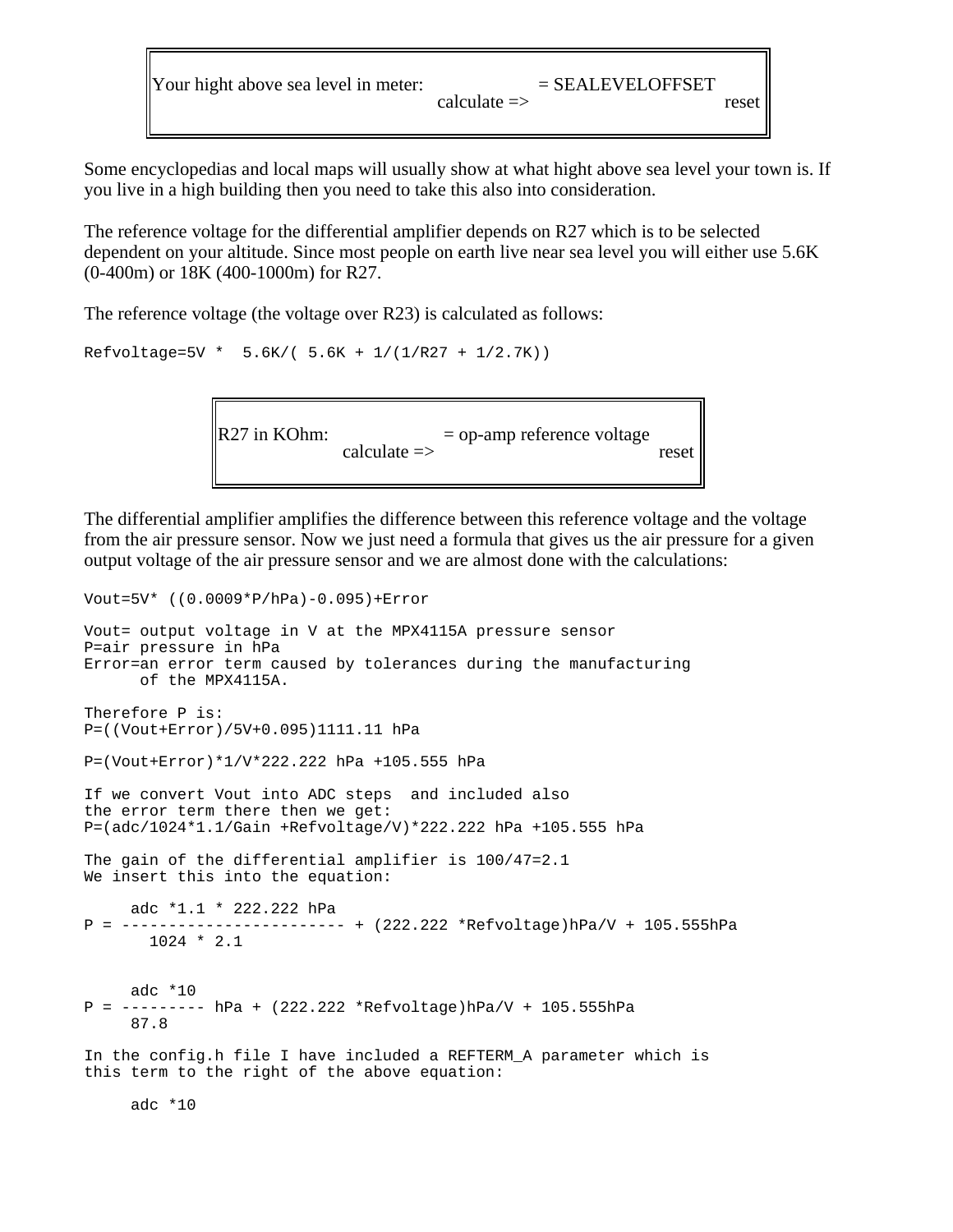$P =$  --------  $hPa + (REFTERM A/10) hPa$ 87.8

Now that is a lot of math but don't worry the software is already written. If you just want to use it then measure the voltage above R23 or use the above javascript calculator and then calculate REFTERM A with the following calculator. Insert REFTERM A in the config.h file and you are done.



Something we have now discarded a bit is the Error term in the formula for the MPX4115A pressure sensor. It is part of the adc variable in the above formulas. In the config.h file I have included a parameter called ERROR A. If you have no reference available then just set it to zero. If you have some weather station readings from a station near by then you use that to tune the Error term. Here are e.g some weather forecasts including readings from the current day:

http://www.wetterzentrale.de/topkarten/fsmetgrg05.html, a map from Europe, click on the map

#### **The software**

Just download the eth rem\_dev\_weatherstatio-x.y.tar.gz file at the end of this article. Unpack it (tar zxvf eth\_rem\_dev\_weatherstatio-\*). Most of the above formulas are implemented in the file analog.c but the configuration is done via the header file config.h. Edit also the main.c file and insert the IP address you would like to use. Compile the software with the command "make". After that just download the eth\_rem\_dev\_weather.hex into the microcontroller:

avrdude -p m88 -c stk500v2 -e -B 2 -U flash:w:eth\_rem\_dev\_weather.hex

That's all!

Point your web browser to the selected IP address (e.g htpp://10.0.0.25 ) and see what the weather will be like.

#### **Mounting the out door sensor**

It is probably possible to seal the LM335 out-door sensor in resin or glue to make it water proof. I personally don't believe in such methods because one day some water will get in, stay there and corrode the wire. It is better to just shield it against heavy rain and otherwise make sure that it can always dry again. A half open tube is very good for that. I use a felt-tip cap: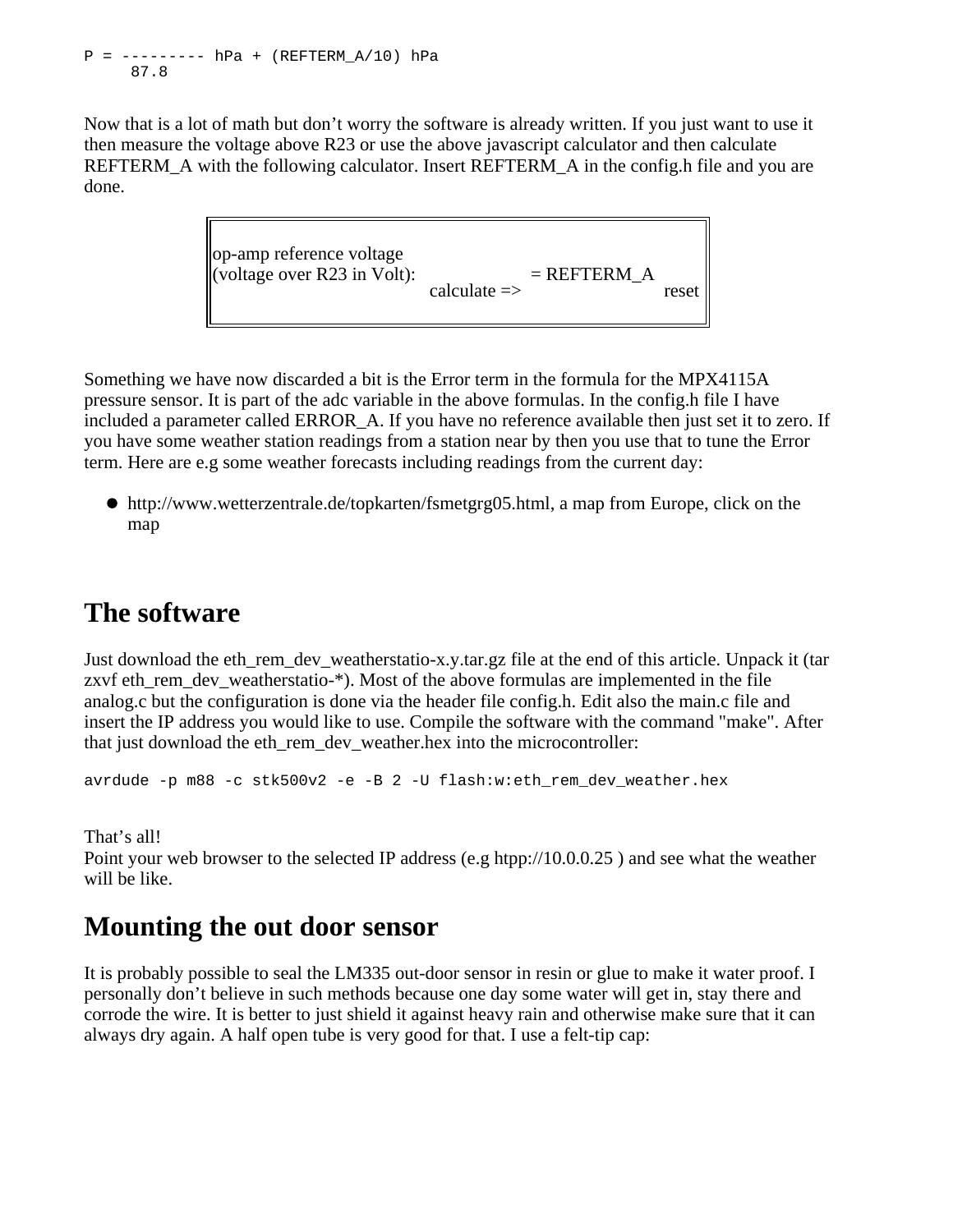

The out-door sensor. Protected by a felt-tip cap.

## **The weather station as seen from firefox**



A screen shot of mozilla firefox

High air pressure (above 1020hPa) is generally an indication for coming good weather. Low pressure may bring rain. If you see the air pressure increasing in the evening then it is a good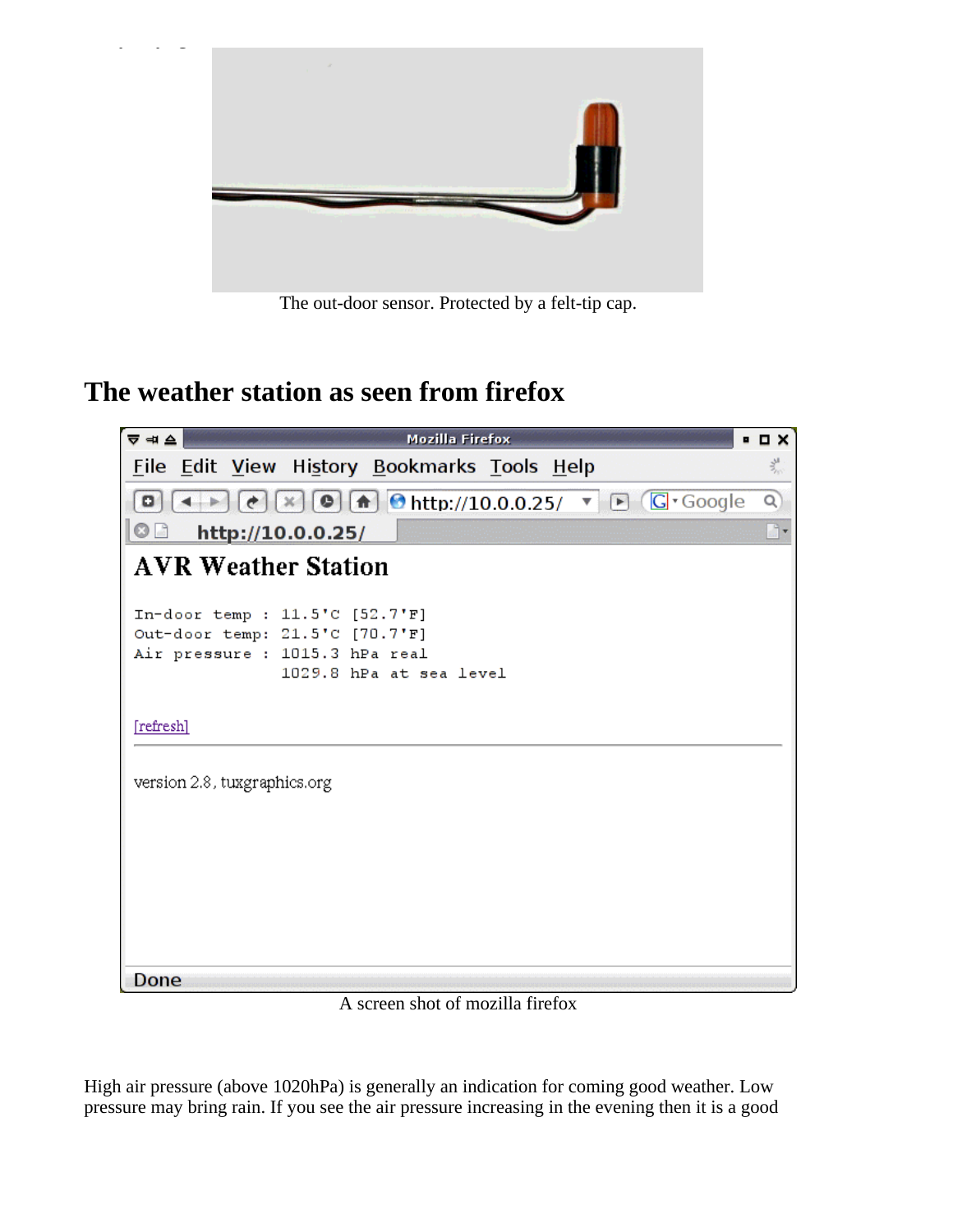indication that there will be no more rain the next day.

## **The final circuit without LCD**

The whole weather station circuit is very modular. You can use it with and without air pressure sensor and the LCD display is also optional. Below is a photo of the weather station without LCD display.



The bare Ethernet weather station circuit without LCD

The software made for the weather station with LCD (eth\_rem\_dev\_weatherstation-3.X) will also run on the one without but I recommend to use eth\_rem\_dev\_weatherstation-2.X which does not use the digital IO port of the ethernet card and is made for the weather station without LCD.

# **Adding a LCD display**

Just connect the LCD display on the exact same pins as in the previous article "A LCD display with ethernet interface":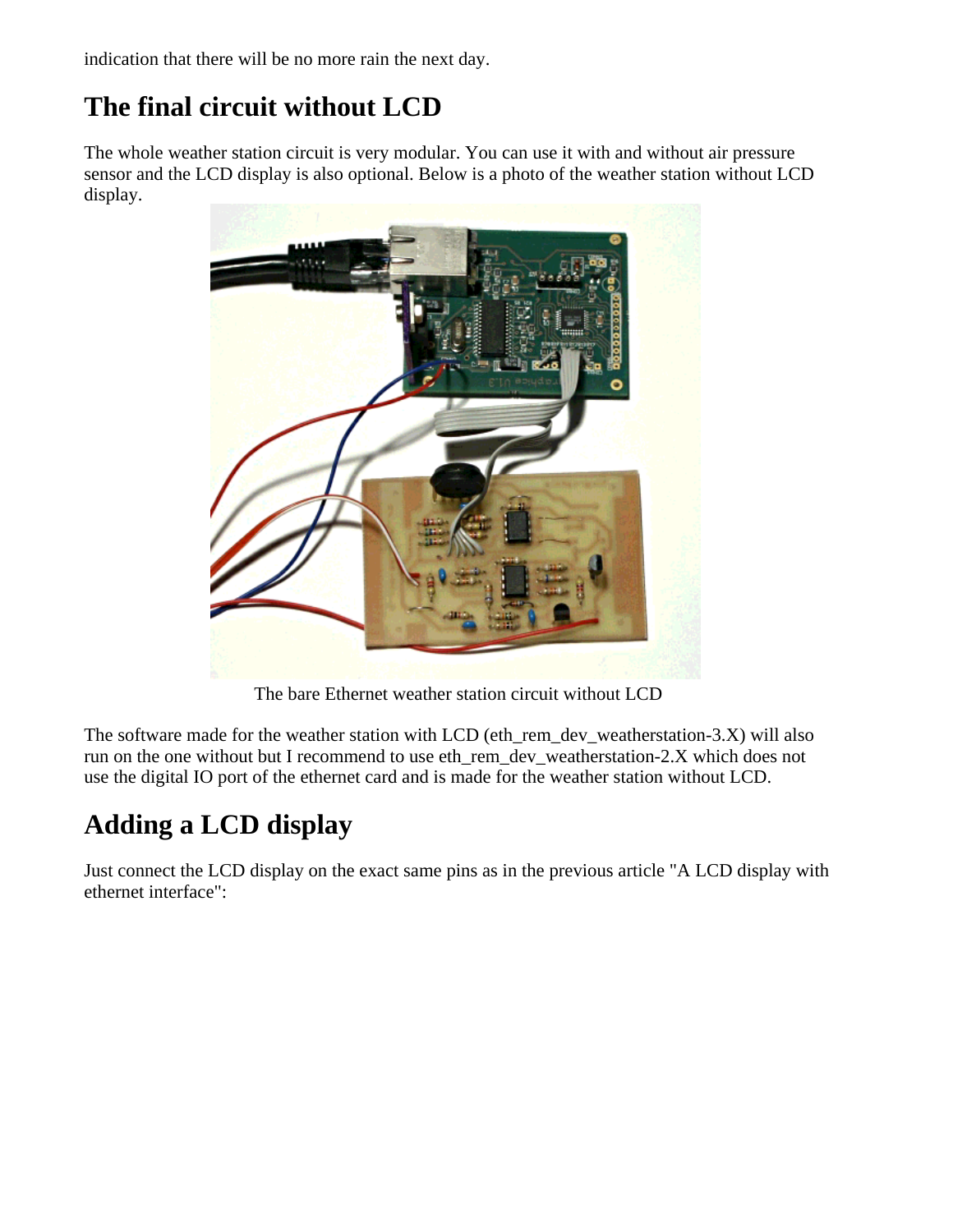

Click on the picture to get a high resolution PDF drawing.

I have decided to connect the button to change the display on PB1 because we don't need the LED which is normally connected there. The button toggles the display units from 'C to 'F.

Here some photos of the Ethernet weather station which I build. It is very small. On the back you just connect power, ethernet and the out-door sensor.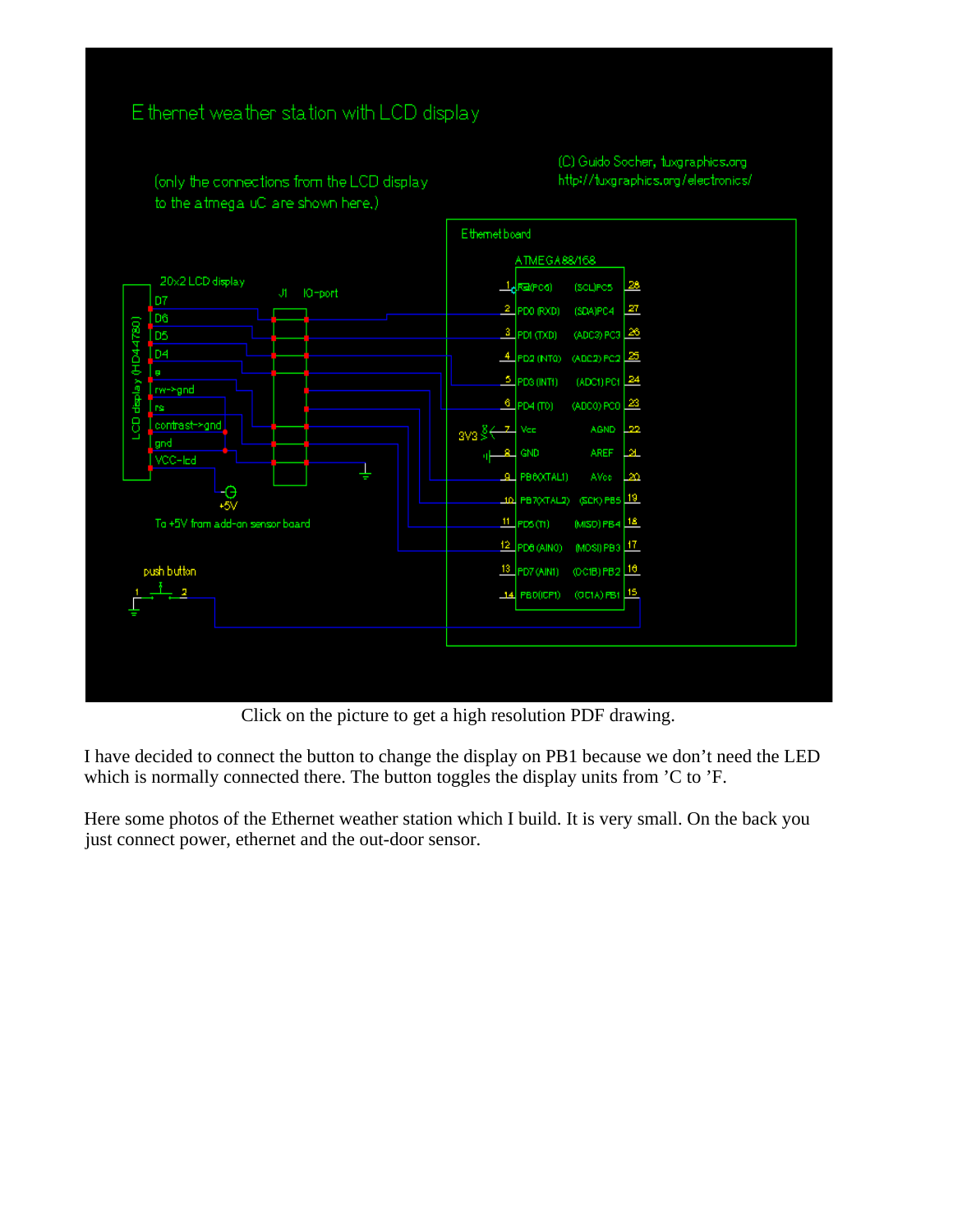

Ethernet weather station circuit without LCD



Ethernet weather station circuit with LCD, top view

On the software side there really nothing new here. We just display the temperature and air pressure readings locally on the lcd display. A small "+" sign in the lower right corner of the display comes and goes to let any human person know that everything is still working and the display is not frozen (temperature and air pressure change very slowly during the day). The lcd driver code is in the files lcd.c, lcd.h and lcd\_hw.h.

## **Feed a database**

The web server displays a web page. That page can not only be evaluated by humans but also by